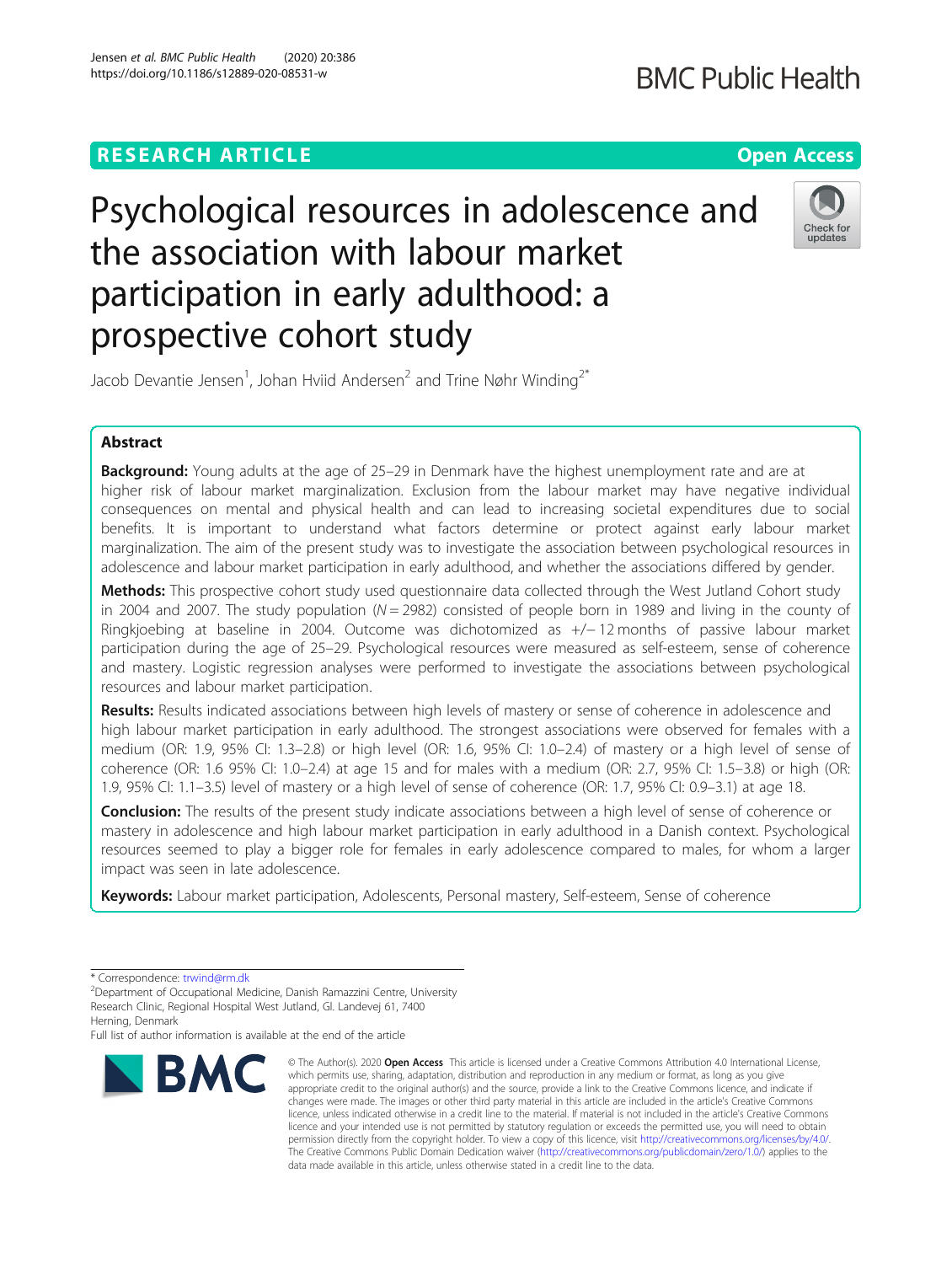#### Background

In February 2019 the general unemployment rate in Denmark was 3.7%; however it was 7% for 25–29-yearolds [\[1](#page-10-0)]. Labour market marginalization among young adults is of rising concern due to the related negative health consequences [\[2](#page-10-0)]. Young adults outside the labour market are specifically vulnerable to general health problems [[3](#page-10-0)] and show a higher risk of psychological vulnerability and distress and feel affected by insecurities about their own capabilities [\[4](#page-10-0)]. Stability of attachment to the labour force during the transitional period into working life is of great importance, as it improves the future job prospects and avoids the dependency on social benefits [\[5](#page-10-0)].

Young people from the Nordic countries who experience unemployment have a greater risk of experiencing unemployment across the life course, regardless of their individual characteristics or background  $[6, 7]$  $[6, 7]$  $[6, 7]$  $[6, 7]$ . Furthermore, there seems to be an increased risk of a marginalized income later in life in people being economically inactive during young adulthood [[8\]](#page-10-0). However, the long term effects of youth unemployment may depend on the individuals ability to cope with their circumstances [\[9](#page-10-0)]. The entrance into the labour market in early adulthood is therefore an important part of the general life course development and it is important to study the determinants of facilitating labour market participation (LMP) in early adulthood.

Previous studies show clear associations between socioeconomic status such as low income or educational level in the family, psychiatric disorders, the experience of negative life events, somatic complaints during adolescence and the risk of an unstable entrance into the labour market in early adulthood  $[10-14]$  $[10-14]$  $[10-14]$ . Furthermore, indications point towards mental health and psychological vulnerability affecting the early work environment [[15\]](#page-10-0). Many studies focus on the effect of unemployment on mental health factors. However, few studies focus on the resilient perspective of psychological factors as resources in facilitating LMP.

Adolescence is a key-developmental stage of both physical, neurological, psychological and social changes and have immense impact on later health outcomes leaving some individuals more vulnerable than others [[16](#page-10-0)]. Psychological resources appear to develop across the entire life span, with both self-esteem [[17](#page-10-0), [18\]](#page-10-0), personal mastery [[19\]](#page-10-0) and sense of coherence [[20,](#page-10-0) [21](#page-10-0)] being at their lowest point during adolescence. Furthermore, gender seems to be a contributing factor in the level of self-esteem, personal mastery and sense of coherence in primarily Western and Nordic countries. Males generally show a higher level of the respective psychological resources independent of age [[19](#page-10-0), [20](#page-10-0), [22](#page-10-0)]. A previous study on the same cohort found that males reporting somatic symptoms in late adolescence appeared to be more vulnerable to future reduced labour market participation compared to the females [[11](#page-10-0)]. However, it is still not known if selfesteem, personal mastery or sense of coherence affect later labour market participation. Psychological resources are important factors of general health and can act as protective determinants during life course transitions [[23](#page-10-0)]. Psychological resources such as selfesteem and sense of coherence (SOC) have shown to be facilitating factors of entering the labour market. Furthermore, they are also affected negatively from staying excluded from the labour market. A previous study indicated that the vulnerability of unemployed depends on their individual ability to cope with unemployment, which refers to the individual's psychological resources [\[9](#page-10-0)]. These indications point to a more bidirectional relationship between LMP and the respective psychological resources of the present study, as they reciprocally affect each other. As described above, labour market marginalization on one hand affects psychological resources negatively, which makes it harder to enter the labour market, as they also act as facilitating factors. On the other hand, unemployment affects psychological resources negatively. This enforces the motivation and relevance of studying the relationship more carefully. However, previous studies are primarily based on cross-sectional data and relatively small datasets [\[17](#page-10-0), [24](#page-10-0)–[26\]](#page-11-0). Research suggests an association between a lower level of sense of coherence and the risk of receiving social benefits in young adulthood [\[27](#page-11-0)]. Adolescents with a low level of self-esteem have shown to attain lower levels of education and are less likely to be employed 14-years after leaving highschool [[28\]](#page-11-0). People with higher self-esteem seem to handle negative life events better [\[29\]](#page-11-0), and show greater success in the initial job search [[30\]](#page-11-0). A sense of mastery reduces psychological distress and act as a protective agent against stressful life events. In addition, a sense of mastery seems to be a mediating factor between the role of social class and economic hardship and health later in life [[31](#page-11-0)–[33\]](#page-11-0). A high level of SOC seems to be related to positive perceived health and show strong inverse associations with psychological symptoms like depression and anxiety [[34](#page-11-0)]. The association between self-esteem and depression has been extensively studied, showing a strong association between low self-esteem and depression; however, the causal link is broadly debated [\[35](#page-11-0)]. Research in regard to mastery has focused more on the mediating role of mastery on depression, and higher levels of mastery indicate lower risk of depression [\[36\]](#page-11-0). People from lower levels of socioeconomic status, most strongly related to income and education, generally appear to have lower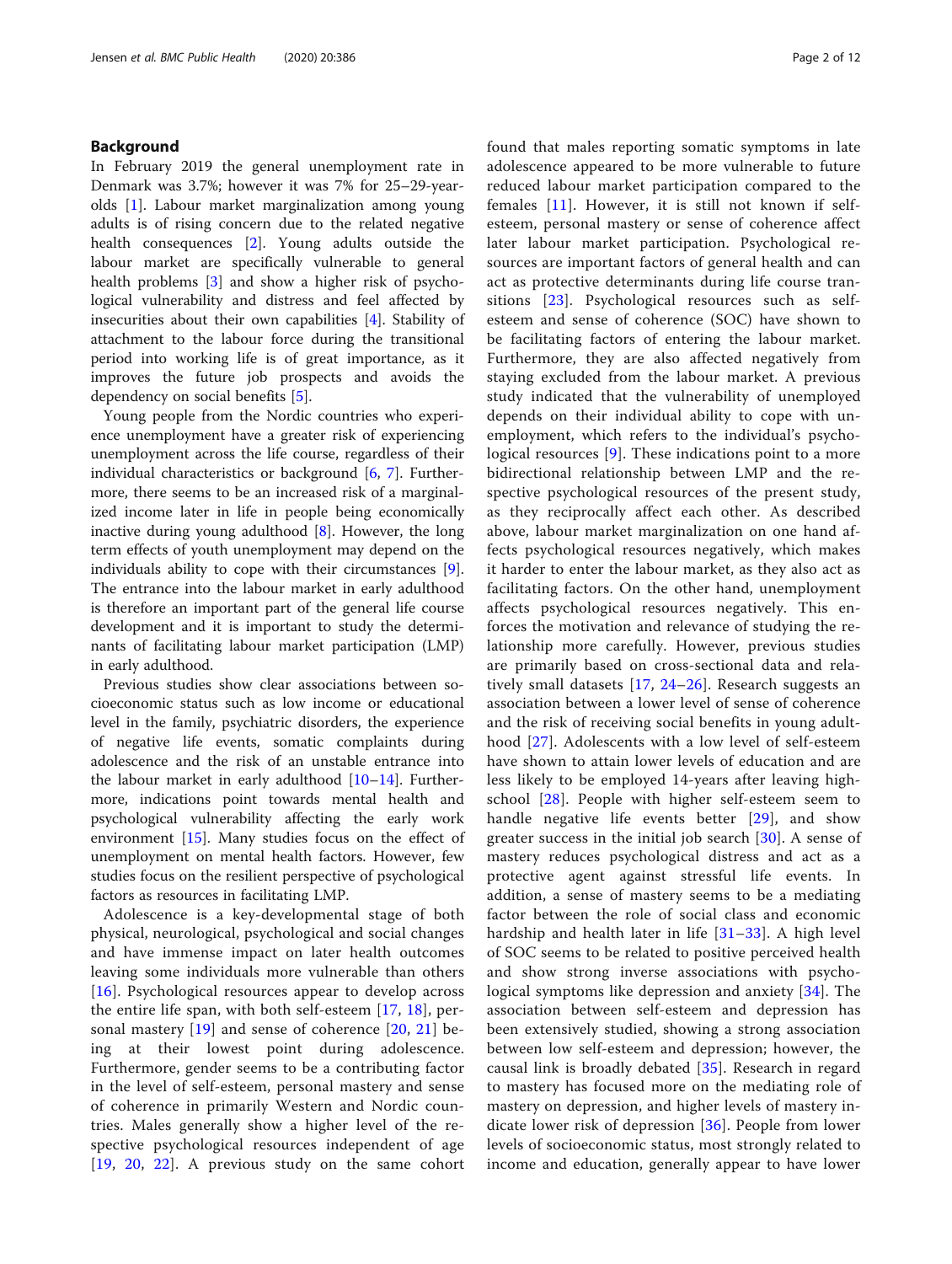levels of self-esteem, sense of coherence and mastery [[19](#page-10-0), [37](#page-11-0), [38\]](#page-11-0).

The existing knowledge of the link between psychological resources of self-esteem, mastery and sense of coherence in adolescence and LMP in early adulthood is sparse. Given the nature and existing knowledge of the harmonious facilitating capabilities of these psychological resources, they ensure potential in advancing LMP in early adulthood. The present study seeks to investigate the associations between self-esteem, sense of coherence or mastery at age 15 and 18 and LMP in early adulthood at age 25–29. Furthermore, the study aims to investigate a potential gender difference in the associations between these psychological resources and LMP.

#### Methods

#### Study population

The study population was derived from the West Jutland Cohort study, which is a project focusing on studying and exploring different aspects of inequalities and social disparities on general health and well-being in a life course perspective [\[39](#page-11-0)]. The West Jutland Cohort is a follow-up study of 3681 individuals, who were born in 1989 and living in the western part of Jutland, Denmark in 2004 [[11,](#page-10-0) [40](#page-11-0)]. The recruitment took place at the schools within the county of Ringkjoebing, subsequently the children who were not at school received the questionnaire by mail. From the original source population  $(n = 3681)$ , 3054 (83%) adolescents (age 15) participated in filling out the baseline questionnaire in 2004 [[40](#page-11-0)]. A follow-up questionnaire was distributed by postal service and mail in 2007 when the adolescents were 18 years old. The follow-up resulted in 2181 participants (71% of the initial study population). However, since the followup questionnaire was distributed to all 3681 individuals from the source population, 219 new respondents participated. The final study population for the present study included baseline participants with questionnaire information on psychological resources at age 15 or 15 and 18 with register information on LMP in the period between the age of 25–29 ( $n = 2982$ ). The number of responders at age 15 ( $n = 2982$ ) was reduced due to loss to follow-up by ( $n = 809$ ), leaving the following number of responders at age 18 ( $n = 2173$ ). The broad research perspective of the West Jutland Cohort study, together with the longitudinal data, makes it suitable for investigating how different psychological resources are associated with LMP and at the same time adjust for potential confounders.

#### Outcome

The information of the outcome for the present study was obtained from the Danish Register for Evaluation and Marginalization (DREAM) [[41\]](#page-11-0). The DREAM

register includes information on social benefits such as unemployment benefits, sickness benefits and disability benefits on a weekly basis on all Danish citizens. Information about social benefits for a 204-week period was collected from 1st of January 2015 to 2nd of December 2018, when the participants were 25–29 years old. For all participants, weeks not receiving any benefits at all, or receiving maternity leave benefits, state educational benefits or supplementary unemployment benefits were classified as "active LMP". On the contrary weeks of labour market exclusion receiving all other kinds of social benefits were classified as "passive LMP". Based on the total number of weeks with passive LMP during the 4 years period, participants were dichotomized into 'Low LMP' if they had received  $\geq$ 12 months of passive LMP or 'High LMP' if they had received < 12 months of passive LMP. The DREAM-register provided outcome information on all participants from 2004 and 2007.

The register information was merged with questionnaire data by the Danish CPR-number which every Danish inhabitant possesses [[42\]](#page-11-0).

#### Exposure variables

In the present study, psychological resources were measured as the theoretical concepts of self-esteem, mastery and sense of coherence. Information on these resources was obtained through questionnaire data in 2004 (age 15) and 2007 (age 18). The three variables were collected through subscales of earlier validated questionnaires; sense of coherence (Antonovsky's sense of coherence scale) [\[43](#page-11-0)], personal mastery (Pearlin & Schooler) [[44](#page-11-0)] and self-esteem (Rosenberg's Self-esteem scale) [\[45](#page-11-0)]. The full scales were not included for sense of coherence and self-esteem. The included scales are described in Table [1.](#page-3-0)

Sense of coherence was measured using Antonovsky's "Sense of coherence scale – Revised short version for children" [\[43](#page-11-0), [46](#page-11-0)]. The Sense of coherence scale consists of three subscales: comprehensibility, manageability, and meaningfulness. For the present study, only the 4-item subscale measuring the sense of meaningfulness was used. According to Antonovsky this sub-scale is the most important of the three aspects and is a belief that things in life are interesting and a source of satisfaction, that things are really worthwhile, and that there is good reason or purpose to care about what happens [[43\]](#page-11-0). The sense of coherence scale has been widely studied and has shown good validity across cultures [\[46](#page-11-0)]. The level of mastery was measured using Pearlin & Schooler's Personal mastery 7-item scale, which has shown strong structural validity [\[44\]](#page-11-0). The self-esteem measure was derived from Rosenberg's 10 item self-esteem scale [\[45](#page-11-0)]. Six items of the original 10 item scale were used. Turner et al. previously used this particular subscale for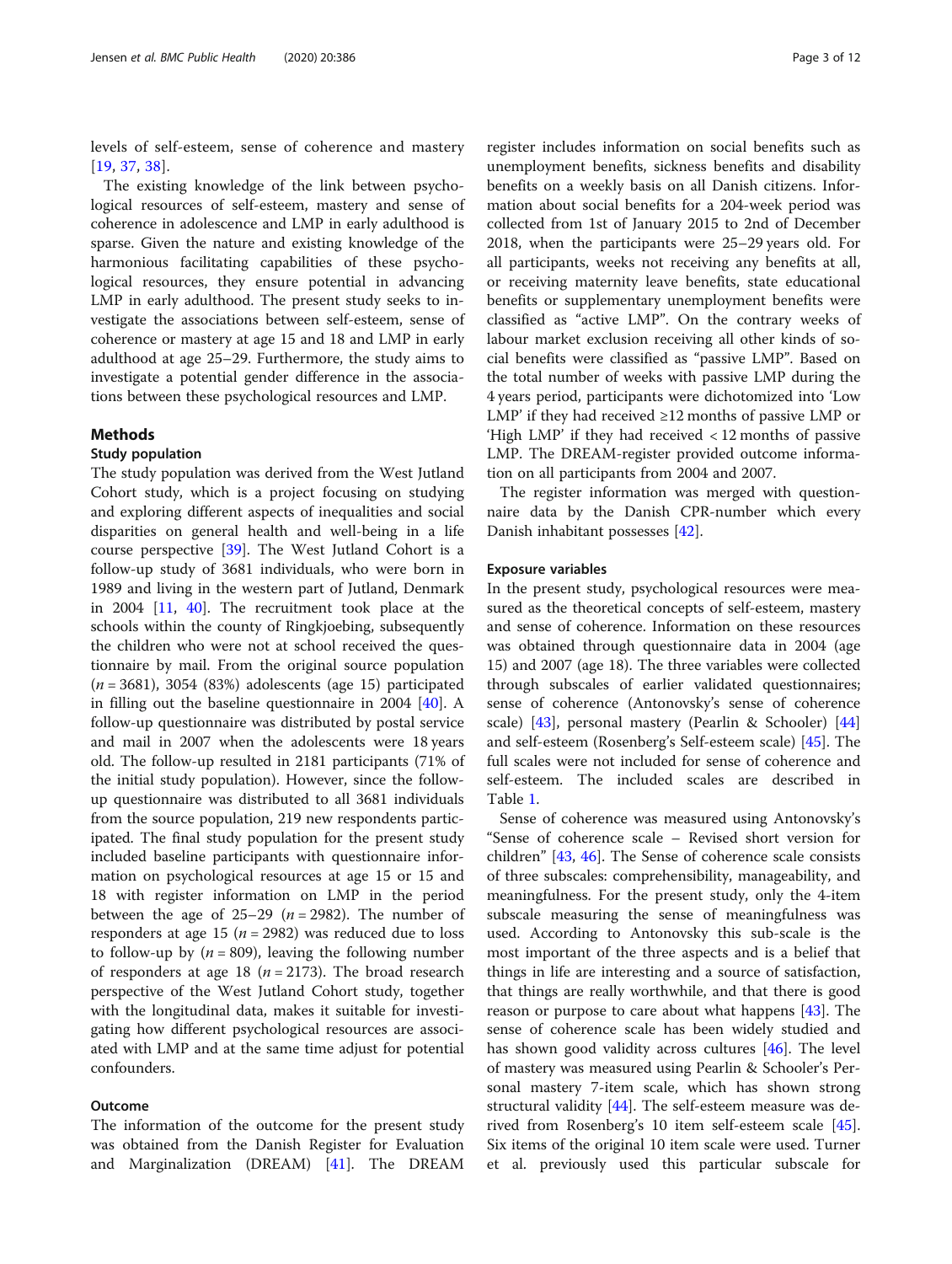#### <span id="page-3-0"></span>Table 1 Exposure items from the included scales to measure psychological resources

| Items                                                                                                      | Scale                                              |
|------------------------------------------------------------------------------------------------------------|----------------------------------------------------|
| Sense of coherence (Meaningfulness)                                                                        | Total score sums between 4 and 20                  |
| 1. What do you think of the things you do every day?                                                       | "Very boring" (1) – "Very exciting" (5)            |
| 2. How often do you do things that you find meaningful?                                                    | "Never" $(1)$ – "Very often" $(5)$                 |
| 3. How often do you feel, that you don't care about what goes on around you?                               | "Very often" $(1)$ – "Never" $(5)$                 |
| 4. How often do you have the feeling that there is little meaning in the things you do in your daily life? | "Very often" $(1)$ – "Never" $(5)$                 |
| <b>Personal mastery</b>                                                                                    | Total score sums between 7 and 28                  |
| 1. I have little control of the things that happen to me.                                                  | "Strongly disagree" $(1)$ – "Strongly agree" $(4)$ |
| 2. There is really no way I can solve some of the problems I have                                          | "Strongly disagree" (1) - "Strongly agree" (4)     |
| 3. There is little I can do to change many of the important things in my life                              | "Strongly disagree" (1) - "Strongly agree" (4)     |
| 4. I often feel helpless in dealing with problems of life                                                  | "Strongly disagree" (1) – "Strongly agree" (4)     |
| 5. Sometimes I feel that I'm being pushed around in life                                                   | "Strongly disagree" (1) - "Strongly agree" (4)     |
| 6. What happens in the future mostly depends on me                                                         | "Strongly disagree" (1) - "Strongly agree" (4)     |
| 7. I can do just about anything I really set my mind to do                                                 | "Strongly disagree" (1) - "Strongly agree" (4)     |
| Self-esteem                                                                                                | Total score sums between 6 and 24                  |
| 1. I feel that I have a number of good qualities                                                           | "Strongly disagree" (1) - "Strongly agree" (4)     |
| 2. I feel that I'm a person of worth at least equal to others                                              | "Strongly disagree" (1) - "Strongly agree" (4)     |
| 3. I am able to do things as well as most other people                                                     | "Strongly disagree" (1) - "Strongly agree" (4)     |
| 4. I take a positive attitude toward myself                                                                | "Strongly disagree" (1) - "Strongly agree" (4)     |
| 5. On a whole, I am satisfied with myself                                                                  | "Strongly disagree" (1) - "Strongly agree" (4)     |
| 6. All in all, I'm inclined to feel that I'm a failure                                                     | "Strongly agree" (1) – "Strongly disagree" (4)     |

measuring self-esteem [[47](#page-11-0)]. The exposure variables did not fulfill the assumptions of linearity, why the variables were categorized for analysis. The aim of the present study was to investigate the effect of different levels of psychological resources, why the exposure variables were categorized into tertiles at 33 and 66%, representing low, medium or high levels. The cut-off points for differentiating the tertiles are presented in Table 2.

#### Covariates

As described in the background section socioeconomic measures, negative life events as well as health problems are possible confounders of the association between psychological resources and LMP [\[10](#page-10-0)–[14\]](#page-10-0), why the following covariates were chosen:

Independent variables included socioeconomic background defined by two perspectives: Equivalized household income and highest attained parental level of education. Equivalized household income was calculated

from a yearly average of a 4-year period when the children were 7–10 years old, representing a period in the children's lives where they were completely financially dependent on their parents. Equivalized income is a weighted average calculation divided by the number of household members based on a weight of 1.0 for the first adult, 0.5 for the second adult and persons above 14 years of age and lastly 0.3 for children below the age of 14 [\[48](#page-11-0)]. Income was recoded into tertiles corresponding to low (< 11,072 €), medium (11072–13,489 €), and high  $(> 13,489 \epsilon)$  yearly equivalized average income. Equivalized income average was only calculated if respondents did not miss more than 1 year of information regarding income. Highest attained parental level of education was obtained in year 2004 and categorized by primary level of education (< 10 years), secondary level (10–13 years) and tertiary level (> 13 years) of education. Information about socioeconomic factors was derived using information from the Central Office of Civil Registration (CPR)

Table 2 Cut-off points for categorizations of psychological resources

|                           | 2004 |                       |           | 2007 |                  |           |  |  |
|---------------------------|------|-----------------------|-----------|------|------------------|-----------|--|--|
|                           | ∟OW  | Medium                | Hiah      | Low  | Medium           | High      |  |  |
| Sense of coherence (4-20) | < 14 | $\geq$ 14 - $\leq$ 16 | >16       | < 14 | $\geq$ 14 - < 16 | $\geq$ 16 |  |  |
| Self-esteem (7-28)        | < 18 | $\geq$ 18 - < 20      | $\geq$ 20 | < 19 | $\geq$ 19 - < 21 | $\geq$ 21 |  |  |
| Mastery (6-24)            | < 20 | $\geq$ 20 - < 23      | $\geq$ 23 | < 21 | $221 - 24$       | $\geq$ 24 |  |  |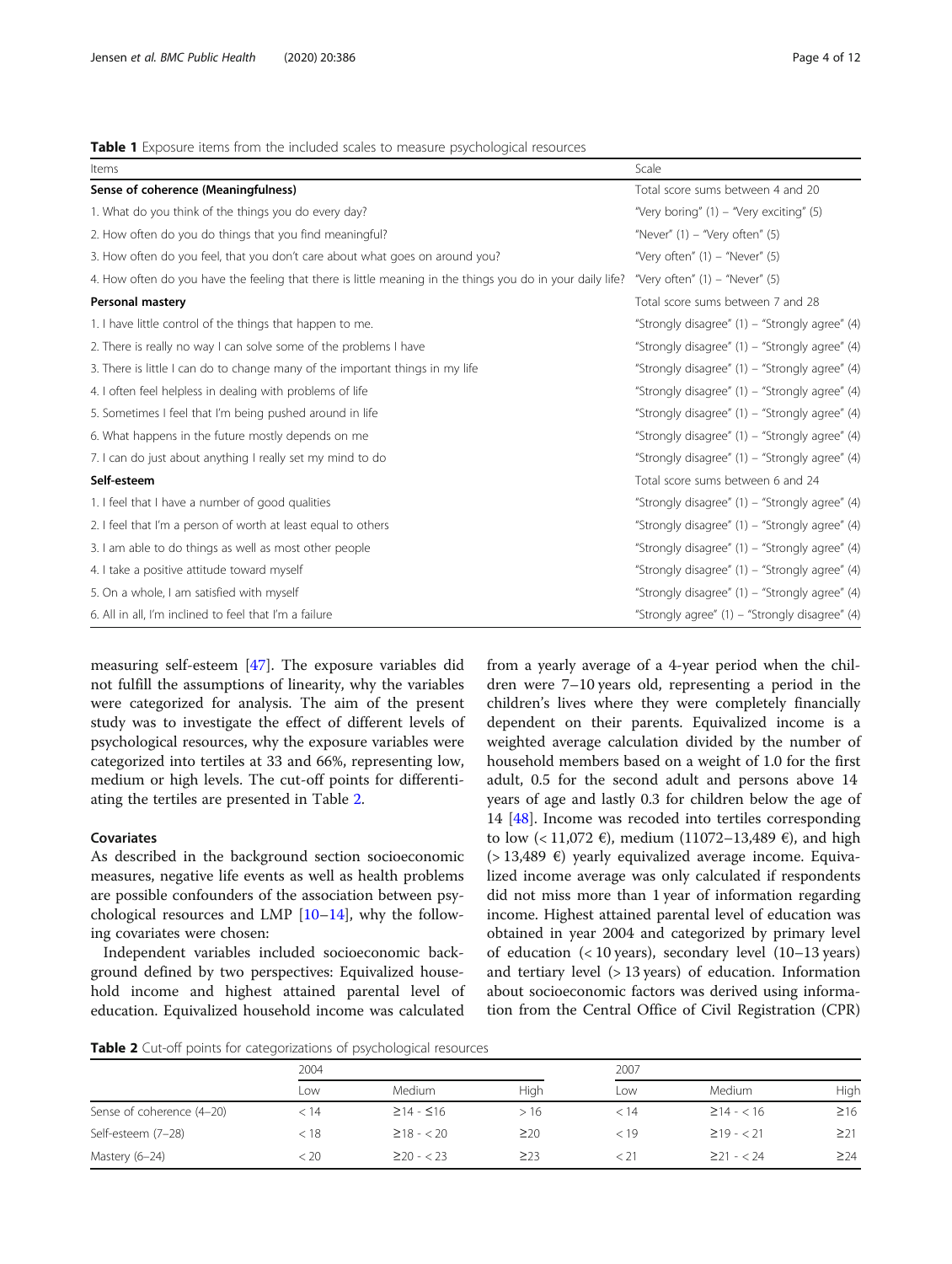from the national registers in Statistics Denmark. In the register, the children are linked to their parents by their personal CPR-number [\[42](#page-11-0)]. These measures of socioeconomic factors have previously been validated [\[49](#page-11-0), [50](#page-11-0)].

Further covariates in the analyses were: self-reported information about self-rated health, depressive symptoms and negative life events. Self-rated health was measured using a single question: "In general, how would you rate your health?" on a scale from 1 "poor" to 5 "excellent" health, derived from the SF-36 questionnaire [[51\]](#page-11-0). The measure of self-rated health was dichotomized with (1–3) indicating moderate self-rated health and (4– 5) indicating good self-rated health. Self-rated health was measured at age 15 and 18. Depressive symptoms were similarly measured at both ages using the 4-item version of Centre for Epidemiological Studies Depression Scale for Children (CES-DC) providing a score of 0–12. In analyses the CES-DC score was included as a continuous variable, with higher scores indicating a higher level of depressive symptoms [\[52\]](#page-11-0). Negative life events were measured at age 15 using 6 items from a 13-item scale of Newcomb et al. [\[53\]](#page-11-0). The scale and data of the measure of negative life events in the West Jutland Cohort study was previously described and analyzed in relation to LMP [[10\]](#page-10-0). Three categories were made for analysis: 0 events, 1–2 events and 3–6 events.

#### Statistical analysis

Baseline descriptive statistics of the study population in total and for males and females separately was performed and presented for all outcome, exposure and covariate variables as number and percentile distribution.

Binary multiple logistic regressions were used to study the associations between the exposure variables and outcome of LMP. This analytical approach was chosen to increase the interpretation of the results. All analyses were performed for the total population and stratified by gender. Covariates included in the analyses were chosen a priori based upon existing literature. The associations between psychological resources and LMP were analyzed in three different models.

First, a crude model examining the association of psychological resources and all covariates with LMP was performed independently. Secondly (model 1), independent analyses for the exposure variables of the psychological resources adjusting for the adolescents' highest parental level of education and equivalized household income was performed. Lastly (model 2), the fully adjusted analysis was performed independently for each exposure variable adjusting for all additional covariates. All odds ratio estimates for (model 2) were presented with 95% confidence intervals with a significance level of  $p < 0.05$ . All calculations and analyses were carried out using STATA Statistical Data Package 15.1.

#### **Ethics**

Use of the data was carried out under the same conditions and with the same purpose as originally collected. The study was approved by the Danish Data Protection Agency, according to Danish law for studies using questionnaire and register data (The Act on Processing of Personal Data - Act No. 429 of 31 May 2000). Written informed consent was not required in questionnaire or register-based projects.

#### Results

Table [3](#page-5-0) shows the characteristics of the final study population regarding exposure, outcome and covariates included in further analysis. From the final study population of 2982 participants, 2591 (87%) had a high level of LMP and 391 (13%) a low level of LMP. More females compared to males had a low LMP. In general, males reported having higher levels on all psychological resources, except for sense of coherence at age 15. The remaining covariates also demonstrated gender differences with males reporting the highest levels of self-rated health and the lowest levels of depressive symptoms and number of negative life events. No gender differences were seen regarding equivalized household income or highest parental education.

Table [4](#page-7-0) presents the analysis of psychological resources at the age of 15 and their impact on LMP in early adulthood. Overall, strong associations between all measures of psychological resources and LMP were observed in the crude models. The associations between psychological resources and LMP were all attenuated when adjusting for additional covariates. The association between mastery and LMP in the fully adjusted analysis (model 2) only remained strong for females with medium (OR: 1.9, 95% CI: 1.3–2.8) and high (OR: 1.6, 95% CI: 1.0–2.4) mastery compared to a low level of mastery. Furthermore, a high level of sense of coherence revealed a positive association with high LMP for females (OR: 1.6 95% CI: 1.0–2.4). Positive associations between mastery or self-esteem and LMP were present in model 1 for males but diminished when adjusting for all covariates.

Table [5](#page-8-0) presents the analysis of psychological resources at the age of 18 and their impact on LMP in early adulthood. The crude analysis showed similar results as in Table [4](#page-7-0) with overall strong associations between measures of psychological resources and LMP. Mastery presented positive associations with a high LMP for males at a medium (OR: 2.7, 95% CI: 1.5–3.8) and high (OR: 1.9, 95% CI: 1.1–3.5) level of mastery. Female mastery showed minor associations between medium or high mastery and high LMP compared to low mastery. A positive association between a high level of sense of coherence and LMP was present for the total study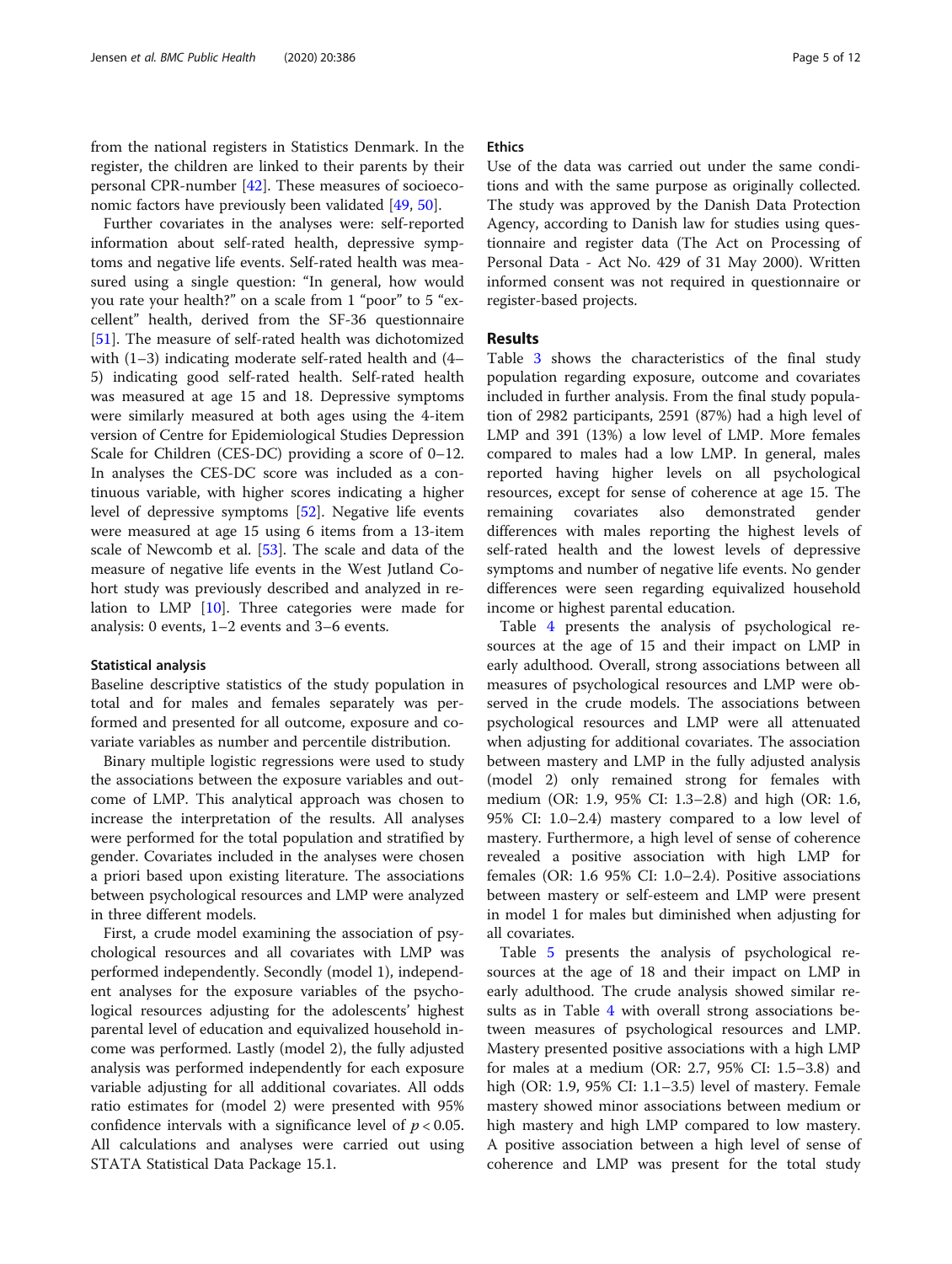<span id="page-5-0"></span>

|                                | Age <sup>a</sup> | Total              |       | Males              |       | Females            |       |  |
|--------------------------------|------------------|--------------------|-------|--------------------|-------|--------------------|-------|--|
|                                |                  | n (%) or mean (SD) |       | n (%) or mean (SD) |       | n (%) or mean (SD) |       |  |
| LMP 12 months                  | $25 - 29$        | 2982               |       | 1485               |       | 1497               |       |  |
| High                           |                  | 2591               | (87)  | 1325               | (89)  | 1266               | (85)  |  |
| Low                            |                  | 391                | (13)  | 160                | (11)  | 231                | (15)  |  |
| SOC                            | 15               | 2967               |       | 1477               |       | 1490               |       |  |
| High                           |                  | 851                | (29)  | 386                | (26)  | 465                | (31)  |  |
| Medium                         |                  | 1138               | (38)  | 581                | (39)  | 557                | (37)  |  |
| Low                            |                  | 978                | (33)  | 510                | (35)  | 468                | (31)  |  |
| SOC                            | 18               | 2149               |       | 986                |       | 1163               |       |  |
| High                           |                  | 686                | (34)  | 313                | (34)  | 402                | (32)  |  |
| Medium                         |                  | 725                | (34)  | 340                | (34)  | 388                | (33)  |  |
| Low                            |                  | 735                | (32)  | 333                | (32)  | 373                | (35)  |  |
| Mastery                        | 15               | 2930               |       | 1468               |       | 1462               |       |  |
| High                           |                  | 936                | (32)  | 513                | (35)  | 423                | (29)  |  |
| Medium                         |                  | 1193               | (40)  | 615                | (42)  | 578                | (40)  |  |
| Low                            |                  | 801                | (27)  | 340                | (23)  | 461                | (32)  |  |
| Mastery                        | 18               | 2088               |       | 953                |       | 1135               |       |  |
| High                           |                  | 658                | (32)  | 318                | (33)  | 340                | (30)  |  |
| Medium                         |                  | 734                | (35)  | 349                | (37)  | 385                | (33)  |  |
| Low                            |                  | 696                | (33)  | 286                | (30)  | 410                | (36)  |  |
| Self-esteem                    | 15               | 2932               |       | 1466               |       |                    |       |  |
| High                           |                  | 1234               | (42)  | 736                | (50)  | 498                | (34)  |  |
| Medium                         |                  | 975                | (33)  | 502                | (34)  | 473                | (32)  |  |
| Low                            |                  | 723                | (25)  | 228                | (16)  | 495                | (34)  |  |
| Self-esteem                    | 18               | 2154               |       | 991                |       | 1163               |       |  |
| High                           |                  | 839                | (39)  | 491                | (50)  | 348                | (43)  |  |
| Medium                         |                  | 573                | (27)  | 255                | (26)  | 318                | (27)  |  |
| Low                            |                  | 742                | (34)  | 245                | (25)  | 497                | (30)  |  |
| Household income               | $7 - 10$         | 2982               |       | 1485               |       | 1497               |       |  |
| High (< 13,489 €)              |                  | 1082               | (36)  | 548                | (37)  | 534                | (36)  |  |
| Middle (11072-13,489 €)        |                  | 999                | (34)  | 498                | (34)  | 501                | (33)  |  |
| Low (< 11,072 €)               |                  | 901                | (36)  | 439                | (30)  | 462                | (31)  |  |
| Parents' highest education     |                  | 2875               |       | 1434               |       | 1441               |       |  |
| Primary (> 10 years)           |                  | 358                | (12)  | 177                | (12)  | 181                | (13)  |  |
| Secondary (10-12 years)        |                  | 1366               | (48)  | 659                | (46)  | 707                | (49)  |  |
| Tertiary (> 12 years)          |                  | 1151               | (40)  | 598                | (42)  | 553                | (38)  |  |
| Depressive symptoms, mean (SD) | 15               | 2.2                | (2.2) | 1.9                | (1.9) | 2.5                | (2.4) |  |
| Depressive symptoms, mean (SD) | 18               | 2.9                | (2.3) | 2.4                | (2.1) | 3.2                | (2.4) |  |
| Self-rated health (SRH)        | 15               | 2963               |       | 1472               |       | 1491               |       |  |
| Good                           |                  | 2213               | (75)  | 1178               | (80)  | 1035               | (69)  |  |
| Poor                           |                  | 750                | (25)  | 294                | (20)  | 456                | (31)  |  |
| Self-rated health (SRH)        | 18               | 2147               |       | 984                |       | 1163               |       |  |
| Good                           |                  | 1383               | (64)  | 714                | (73)  | 669                | (58)  |  |
| Poor                           |                  | 764                | (36)  | 270                | (27)  | 494                | (42)  |  |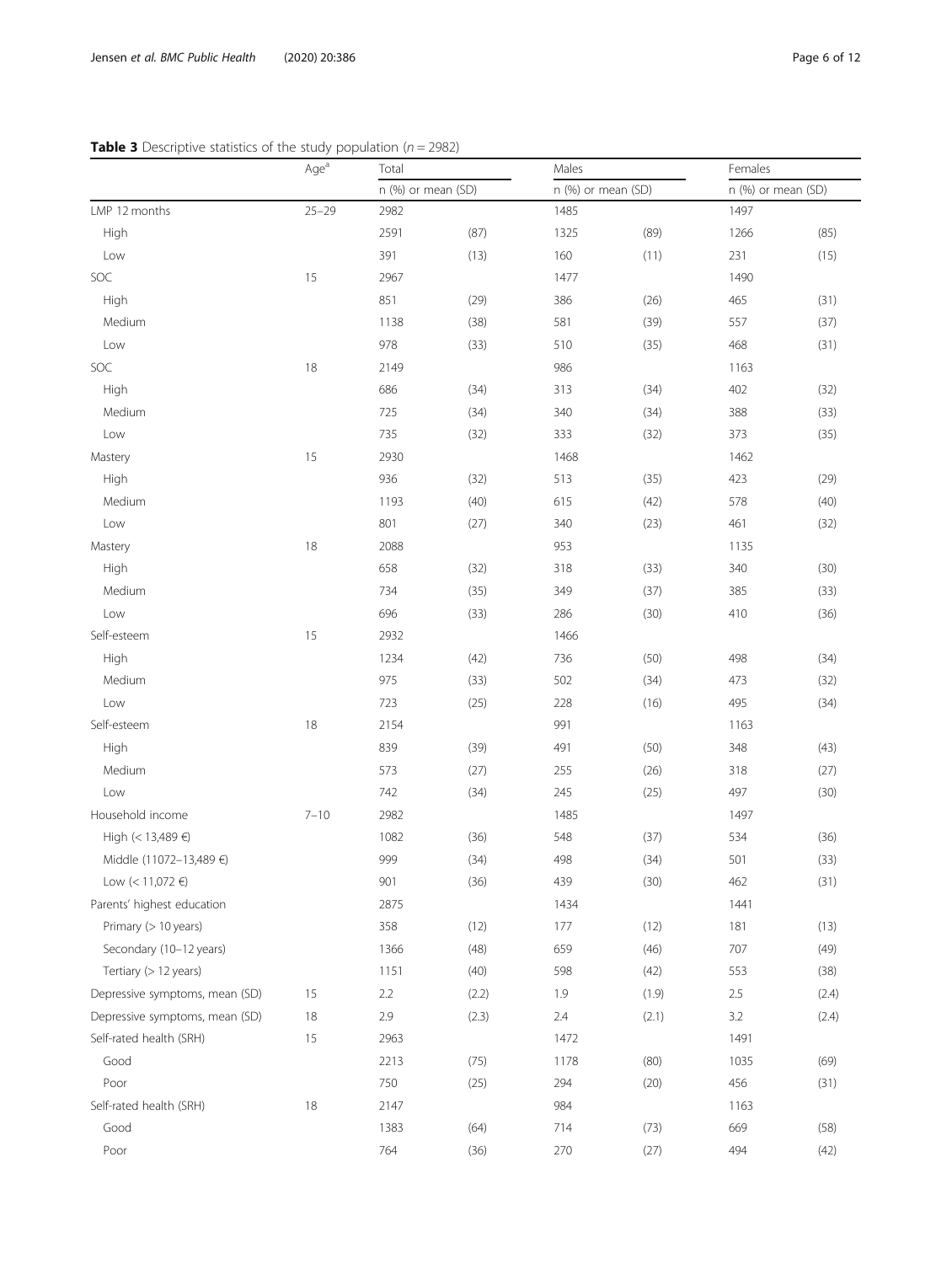|                      | Age <sup>a</sup> | Total                |      |                      |      | Females<br>$n$ (%) or mean (SD) |      |  |
|----------------------|------------------|----------------------|------|----------------------|------|---------------------------------|------|--|
|                      |                  | $n$ (%) or mean (SD) |      | $n$ (%) or mean (SD) |      |                                 |      |  |
| Negative life events | לו               | 2928                 |      | 1468                 |      | 1460                            |      |  |
| No events            |                  | 1772                 | (61) | 918                  | (63) | 854                             | (58) |  |
| $I-2$ events         |                  | 1026                 | (35) | 499                  | (34) | 527                             | (36) |  |
| 3-6 events           |                  | 130                  | (4)  | 51                   | (3)  | 79                              | (5)  |  |

**Table 3** Descriptive statistics of the study population ( $n = 2982$ ) (Continued)

 $a$  Age of respondents when data was collected; SD standard deviation

population in the fully adjusted analysis (OR: 1.5, 95% CI: 1.1–2.2), and when splitting on gender positive associations were still present for both males (OR: 1.7, 95% CI: 0.9–3.1) and females (OR: 1.4, 95% CI: 0.9–2.3).

Supplementary analyses were performed to investigate whether the changes in psychological resources between the age of 15 and 18 were associated with LMP in early adulthood. For this analysis respondents were categorized into four groups consisting of those who had a 'low-low', 'high-low', 'low-high', 'high-high' level of psychological resources at the ages of 15 and 18. All OR's indicated higher odds of a positive LMP for respondents with a high level of SOC, mastery and self-esteem at both ages compared to those with a consistent low level of the respective psychological resources. Especially those with a 'high-high' level of mastery (OR: 2.1; 95% CI; 1.4–3.2) or a 'high-high' level of sense of coherence (OR: 1.5, 95% CI; 1.1–2.3) showed elevated odds of having high labour market participation at age 25–29 compared to those consistently staying at a low level of the psychological resources (see Additional file [1](#page-10-0)).

A sensitivity analysis was performed changing the value of categorizations of the exposure variables by +/− 1, which did not alter the results considerably. None of the odds ratios differed more than 0.2, with the highest alteration of 0.4.

Considering previous literature, the interactions between mastery and depression were tested. Furthermore, the interactions between all included psychological resources and gender were investigated considering the aim of the present study; however, all tested interactions were insignificant and did not contribute further to the models.

#### **Discussion**

Overall, the results showed positive associations between high levels of psychological resources and a high level of LMP, with mastery and sense of coherence showing the strongest associations. Mastery and sense of coherence seemed to operate differently for both genders at different ages. Generally, the highest impact was seen for females at the age of 15 and for males at age 18. The supplementary analysis showed that those who stay at a high level of psychological resources seem to have increased odds of being more positively affiliated with the labour market in early adulthood when compared to those with a consistently low level.

The literature on the impact of self-esteem, sense of coherence and mastery in adolescence on later LMP is scarce. The present study found no substantial associations between self-esteem and LMP, which is in line with Orth et al. indicating that self-esteem does not predict trajectories of occupational status [[26](#page-11-0)]. This however contradicts the results of Waddell [\[28](#page-11-0)] indicating that self-esteem displays a role in attaining employment 14 years after leaving high school. However, differences in study designs in relation to the construct and measurement method of LMP did compromise the comparability [[28\]](#page-11-0). A study has presented significant gender differences in the development of self-esteem, where males in general have a higher level [[22\]](#page-10-0), which is somewhat supported by the results of the present study. A possible explanation to the contradicting results from previous literature could be that self-esteem may increase the odds of attaining a job in the initial job search but does not necessarily act as a protective factor for people disposed for longer periods of labour market exclusion. However, this argument still needs to be further investigated.

Previous research in a Danish context by Würtz et al. suggested that low sense of coherence in adolescent females (age 12–15) increase the odds of being on social benefits 12 years later [[27\]](#page-11-0). Vastamäki indicated that high sense of coherence increased the chances of getting out of unemployment in a population below the age of 25 [\[24](#page-10-0)]. This is in line with the results of the present study indicating a moderate association between high sense of coherence and high LMP for females at age 15 and males at age 18. Danish and Swedish research, in general report age and gender differences in sense of coherence [[46\]](#page-11-0), with males reporting a higher level which similarly increases with age. This, together with previously mentioned research displays the knowledge gap in the impact of sense of coherence during adolescence on LMP and the potential differing effect by gender. The present study suggests that the impact of sense of coherence on males and females changes even during the few years of adolescence.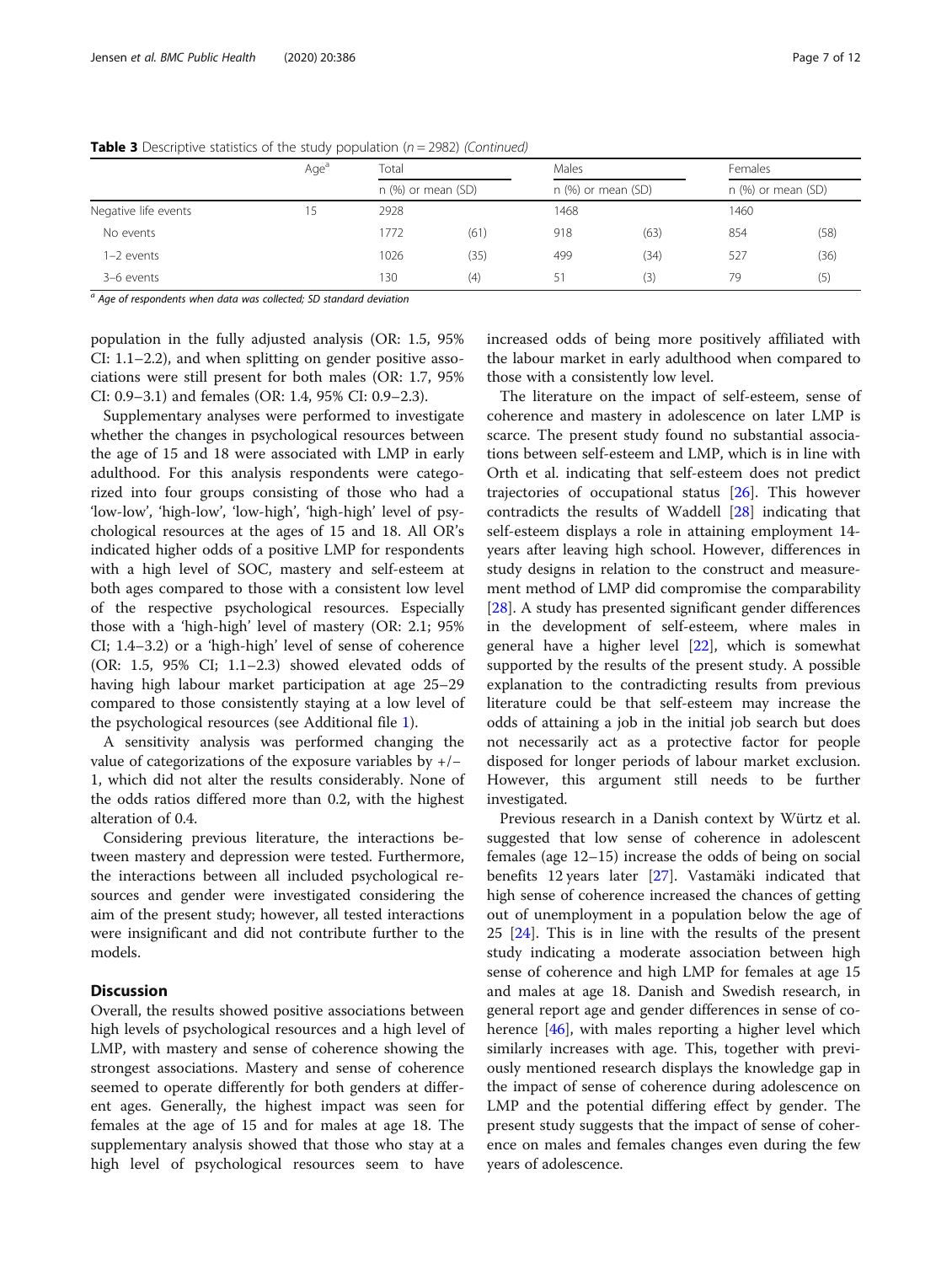|                              | Total ( $n = 2982$ ) |                      |                      | Male $(n = 1485)$    |                      |                      | Females ( $n = 1497$ ) |                      |                      |
|------------------------------|----------------------|----------------------|----------------------|----------------------|----------------------|----------------------|------------------------|----------------------|----------------------|
|                              | Crude <sup>1</sup>   | Model 1 <sup>ª</sup> | Model $2^b$          | Crude <sup>1</sup>   | Model 1 <sup>ª</sup> | Model $2^b$          | Crude <sup>1</sup>     | Model 1 <sup>ª</sup> | Model 2 <sup>b</sup> |
| Total                        |                      |                      |                      |                      |                      |                      |                        |                      |                      |
| Sense of coherence           |                      |                      |                      |                      |                      |                      |                        |                      |                      |
| Low                          | (ref.)               | (ref.)               | (ref.)               | (ref.)               | (ref.)               | (ref.)               | (ref.)                 | (ref.)               | (ref.)               |
| Medium                       | 1.4<br>$(1.1 - 1.8)$ | 1.3<br>$(1.0 - 1.7)$ | 1.2<br>$(0.9 - 1.5)$ | 1.4<br>$(0.9 - 2.0)$ | 1.2<br>$(0.8 - 1.8)$ | 1.1<br>$(0.7-1.7)$   | 1.5<br>$(1.1 - 2.0)$   | 1.4<br>$(1.0 - 2.0)$ | 1.3<br>$(0.9 - 1.9)$ |
| High                         | 1.7<br>$(1.3 - 2.2)$ | 1.5<br>$(1.1 - 2.0)$ | 1.2<br>$(0.9 - 1.7)$ | 1.5<br>$(0.9 - 2.2)$ | 1.3<br>$(0.9 - 2.1)$ | 1.1<br>$(0.6 - 1.7)$ | 2.0<br>$(1.4 - 2.8)$   | 1.8<br>$(1.2 - 2.6)$ | 1.6<br>$(1.0 - 2.4)$ |
| Mastery                      |                      |                      |                      |                      |                      |                      |                        |                      |                      |
| Low                          | (ref.)               | (ref.)               | (ref.)               | (ref.)               | (ref.)               | (ref.)               | (ref.)                 | (ref.)               | (ref.)               |
| Medium                       | 1.8<br>$(1.4 - 2.3)$ | 1.9<br>$(1.4 - 2.4)$ | 1.6<br>$(1.2 - 2.1)$ | 1.3<br>$(0.9 - 2.0)$ | 1.4<br>$(0.9 - 2.1)$ | 1.6<br>$(0.7-1.8)$   | 2.1<br>$(1.5 - 2.9)$   | 2.2<br>$(1.5 - 3.1)$ | 1.9<br>$(1.3 - 2.8)$ |
| <b>High</b>                  | 2.1<br>$(1.6 - 2.7)$ | 1.9<br>$(1.4 - 2.5)$ | 1.4<br>$(1.0 - 2.0)$ | 1.7<br>$(1.1 - 2.6)$ | 1.6<br>$(1.0 - 2.5)$ | 1.2<br>$(0.7 - 2.0)$ | 2.1<br>$(1.5 - 3.0)$   | 1.9<br>$(1.3 - 2.7)$ | 1.6<br>$(1.0 - 2.4)$ |
| Self-esteem                  |                      |                      |                      |                      |                      |                      |                        |                      |                      |
| Low                          | (ref.)               | (ref.)               | (ref.)               | (ref.)               | (ref.)               | (ref.)               | (ref.)                 | (ref.)               | (ref.)               |
| Medium                       | 1.3<br>$(1.0 - 1.7)$ | 1.3<br>$(1.0 - 1.7)$ | 1.0<br>$(0.8 - 1.4)$ | 1.2<br>$(0.8 - 1.9)$ | 1.3<br>$(0.8 - 2.0)$ | 1.0<br>$(0.6 - 1.6)$ | 1.3<br>$(0.9 - 1.8)$   | 1.2<br>$(0.9 - 1.7)$ | 1.0<br>$(0.7 - 1.5)$ |
| High                         | 1.7<br>$(1.3 - 2.2)$ | 1.6<br>$(1.2 - 2.1)$ | 1.2<br>$(0.9 - 1.7)$ | 1.6<br>$(1.0 - 2.6)$ | 1.7<br>$(1.0 - 2.7)$ | 1.2<br>$(0.7 - 2.1)$ | 1.5<br>$(1.1 - 2.1)$   | 1.3<br>$(0.9 - 1.9)$ | 1.0<br>$(0.7 - 1.6)$ |
| Equivalized household income |                      |                      |                      |                      |                      |                      |                        |                      |                      |
| Low (< 11,072 €)             | (ref.)               |                      |                      | (ref.)               |                      |                      | (ref.)                 |                      |                      |
| Medium (11,072-13,489 €)     | $1.1$ (0.9-1.5)      |                      |                      | $1.3(0.8-1.9)$       |                      |                      | $1.0(0.7-1.5)$         |                      |                      |
| High (> 13,489 €)            | $1.6(1.2 - 2.0)$     |                      |                      | $1.7(1.1-2.5)$       |                      |                      | $1.5(1.0-2.1)$         |                      |                      |
| Parents highest education    |                      |                      |                      |                      |                      |                      |                        |                      |                      |
| Primary (< 10 years)         | (ref.)               |                      |                      | (ref.)               |                      |                      | (ref.)                 |                      |                      |
| Secondary (10-12 years)      | $2.1(1.6-2.9)$       |                      |                      | $3.0(1.9-4.7)$       |                      |                      | $1.7(1.1-2.5)$         |                      |                      |
| Tertiary (> 12 years)        | $2.4(1.8-3.3)$       |                      |                      | $3.0(1.9 - 4.7)$     |                      |                      | $2.0(1.3-3.1)$         |                      |                      |
| Depressive symptoms, age 15  | $0.9(0.9-0.9)$       |                      |                      | $0.9(0.8-0.9)$       |                      |                      | $0.9(0.9-1.0)$         |                      |                      |
| Self-rated health, age 15    |                      |                      |                      |                      |                      |                      |                        |                      |                      |
| Poor                         | (ref.)               |                      |                      | (ref.)               |                      |                      | (ref.)                 |                      |                      |
| Good                         | $1.7(1.4-2.1)$       |                      |                      | $1.7(1.2 - 2.4)$     |                      |                      | $1.6(1.2-2.1)$         |                      |                      |
| Negative life-events, age 15 |                      |                      |                      |                      |                      |                      |                        |                      |                      |
| 0 events                     | (ref.)               |                      |                      |                      |                      |                      |                        |                      |                      |
| 1-2 events                   | $0.6(0.5-0.7)$       |                      |                      | $0.5(0.4-0.7)$       |                      |                      | $0.6(0.5-0.9)$         |                      |                      |
| 3-6 events                   | $0.4(0.2-0.6)$       |                      |                      | $0.3(0.1-0.5)$       |                      |                      | $0.5(0.3-0.9)$         |                      |                      |

<span id="page-7-0"></span>

|  |  | <b>Table 4</b> Psychological resources at age 15 and less than 12 months of passive labour market participation at age 25–29 |  |  |  |  |  |  |  |  |  |  |
|--|--|------------------------------------------------------------------------------------------------------------------------------|--|--|--|--|--|--|--|--|--|--|
|--|--|------------------------------------------------------------------------------------------------------------------------------|--|--|--|--|--|--|--|--|--|--|

<sup>1</sup>: crude estimates for all included variables

and the sy thological resources (sense of coherence, mastery and self-esteem) individually adjusted for equivalized household income and parent's highest education

<sup>b</sup>: model 2: psychological resources individually adjusted for all included covariates

<sup>c</sup>: confidence intervals (95%) presented for all models

No studies investigating the impact of mastery during adolescence and LMP in early adulthood were found. Several studies have investigated mastery as a mediating factor between unemployment, economic hardship and depression showing strong associations with mastery as a mediating factor [[31,](#page-11-0) [33\]](#page-11-0). In comparison, the present study showed that high levels of mastery in adolescence was strongly associated with a positive LMP in early adulthood, even when adjusting for the level of depressive symptoms. Pre-existing literature generally suggests looking at mastery as a mediating factor; however, with the results of the present study, perhaps mastery should also be viewed as a psychological resource promoting important life developmental stages such as entering of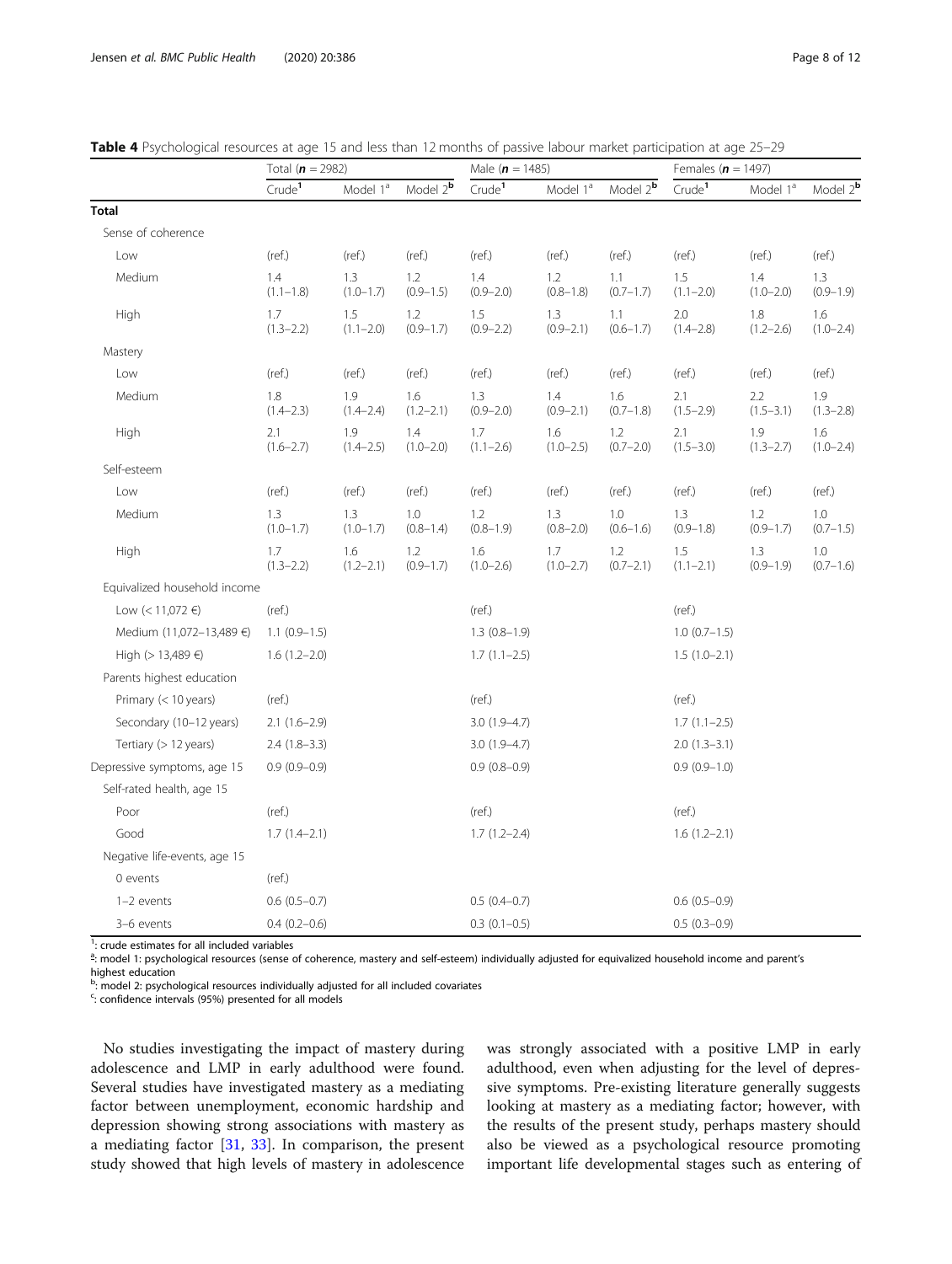|                              | Total ( $n = 2173$ ) |                      |                      | Males ( $n = 1000$ ) |                      |                          | Females ( $n = 1173$ ) |                      |                      |
|------------------------------|----------------------|----------------------|----------------------|----------------------|----------------------|--------------------------|------------------------|----------------------|----------------------|
|                              | Crude <sup>1</sup>   | Model 1 <sup>a</sup> | Model 2 <sup>b</sup> | Crude <sup>1</sup>   | Model 1 <sup>ª</sup> | Model $2^{\overline{b}}$ | Crude <sup>1</sup>     | Model 1 <sup>ª</sup> | Model 2 <sup>b</sup> |
| <b>Total</b>                 |                      |                      |                      |                      |                      |                          |                        |                      |                      |
| Sense of coherence           |                      |                      |                      |                      |                      |                          |                        |                      |                      |
| Low                          | (ref.)               | (ref.)               | (ref.)               | (ref.)               | (ref.)               | (ref.)                   | (ref.)                 | (ref.)               | (ref.)               |
| Medium                       | 1.5<br>$(1.1 - 2.0)$ | 1.4<br>$(1.0 - 1.8)$ | 1.2<br>$(0.8 - 1.6)$ | 1.8<br>$(1.1 - 2.8)$ | 1.4<br>$(0.9 - 2.3)$ | 1.2<br>$(0.7-1.9)$       | 1.3<br>$(0.9 - 1.9)$   | 1.3<br>$(0.9 - 1.9)$ | 1.2<br>$(0.8 - 1.8)$ |
| High                         | 2.0<br>$(1.4 - 2.7)$ | 2.0<br>$(1.4 - 2.8)$ | 1.5<br>$(1.1 - 2.2)$ | 2.5<br>$(1.5 - 4.2)$ | 2.4<br>$(1.4 - 4.1)$ | 1.7<br>$(0.9 - 3.1)$     | 1.7<br>$(1.1 - 2.6)$   | 1.8<br>$(1.1 - 2.7)$ | 1.4<br>$(0.9 - 2.3)$ |
| Mastery                      |                      |                      |                      |                      |                      |                          |                        |                      |                      |
| Low                          | (ref.)               | (ref.)               | (ref.)               | (ref.)               | (ref.)               | (ref.)                   | (ref.)                 | (ref.)               | (ref.)               |
| Medium                       | 2.4<br>$(1.7 - 3.3)$ | 2.3<br>$(1.6 - 3.1)$ | 1.9<br>$(1.3 - 2.7)$ | 3.2<br>$(1.9 - 5.4)$ | 3.1<br>$(1.8 - 5.2)$ | 2.7<br>$(1.5 - 3.8)$     | 1.9<br>$(1.3 - 2.9)$   | 1.8<br>$(1.2 - 2.8)$ | 1.5<br>$(1.0 - 2.3)$ |
| High                         | 2.4<br>$(1.7 - 3.3)$ | 2.2<br>$(1.6 - 3.1)$ | 1.7<br>$(1.1 - 2.5)$ | 2.9<br>$(1.8 - 4.9)$ | 2.5<br>$(1.5 - 4.2)$ | 1.9<br>$(1.1 - 3.5)$     | 2.0<br>$(1.3 - 3.1)$   | 2.0<br>$(1.3 - 3.2)$ | 1.5<br>$(0.9 - 2.5)$ |
| Self-esteem                  |                      |                      |                      |                      |                      |                          |                        |                      |                      |
| Low                          | (ref.)               | (ref.)               | (ref.)               | (ref.)               | (ref.)               | (ref.)                   | (ref.)                 | (ref.)               | (ref.)               |
| Medium                       | $1.2(0.9-1.6)$       | $1.2(0.9-1.6)$       | 0.9<br>$(0.6 - 1.3)$ | 1.3<br>$(0.8 - 2.1)$ | 1.2<br>$(0.7 - 2.1)$ | $1.0(0.6-1.8)$           | $1.1(0.8-1.7)$         | 1.1<br>$(0.7 - 1.7)$ | 0.9<br>$(0.6 - 1.4)$ |
| High                         | $1.8(1.3-2.4)$       | $1.7(1.2-2.3)$       | 1.1<br>$(0.8 - 1.6)$ | 2.0<br>$(1.2 - 3.2)$ | 1.8<br>$(1.1 - 2.9)$ | $1.2(0.7-2.1)$           | $1.5(1.0-2.3)$         | 1.5<br>$(1.0 - 2.3)$ | 1.0<br>$(0.7 - 1.7)$ |
| Equivalized household income |                      |                      |                      |                      |                      |                          |                        |                      |                      |
| Low (< 11,072 €)             | (ref.)               |                      |                      | (ref.)               |                      |                          | (ref.)                 |                      |                      |
| Medium (11,072-13,489 €)     | $1.0(0.7-1.4)$       |                      |                      | $1.3(0.8-2.2)$       |                      |                          | $0.9(0.6-1.3)$         |                      |                      |
| High (> 13,489 €)            | $1.4(1.0-1.9)$       |                      |                      | $1.6(1.0-2.6)$       |                      |                          | $1.3(0.8-1.9)$         |                      |                      |
| Parents highest education    |                      |                      |                      |                      |                      |                          |                        |                      |                      |
| Primary (< 10 years)         | (ref.)               |                      |                      | (ref.)               |                      |                          | (ref.)                 |                      |                      |
| Secondary (10-12 years)      | $2.2(1.5-3.2)$       |                      |                      | $3.3(1.8-5.8)$       |                      |                          | $1.7(1.0-2.7)$         |                      |                      |
| Tertiary (> 12 years)        | $2.3(1.6-3.3)$       |                      |                      | $3.3(1.8-5.8)$       |                      |                          | $1.7(1.0-2.9)$         |                      |                      |
| Depressive symptoms, age 18  | $0.9(0.8-0.9)$       |                      |                      | $0.9(0.8-1.0)$       |                      |                          | $0.9(0.8-0.9)$         |                      |                      |
| Self-rated health, age 18    |                      |                      |                      |                      |                      |                          |                        |                      |                      |
| Poor                         | (ref.)               |                      |                      | (ref.)               |                      |                          | (ref.)                 |                      |                      |
| Good                         | $1.9(1.5-2.5)$       |                      |                      | $2.3(1.5-3.5)$       |                      |                          | $1.7(1.2 - 2.3)$       |                      |                      |
| Negative life-events, age 15 |                      |                      |                      |                      |                      |                          |                        |                      |                      |
| 0 events                     | (ref.)               |                      |                      | (ref.)               |                      |                          | (ref.)                 |                      |                      |
| 1-2 events                   | $0.6(0.4-0.8)$       |                      |                      | $0.4(0.3-0.7)$       |                      |                          | $0.7(0.5-1.1)$         |                      |                      |
| 3-6 events                   | $0.5(0.3-0.9)$       |                      |                      | $0.4(0.2-1.1)$       |                      |                          | $0.5(0.3-1.1)$         |                      |                      |

<span id="page-8-0"></span>

| <b>Table 5</b> Psychological resources at age 18 and less than 12 months of passive labour market participation at age 25–29 |  |  |
|------------------------------------------------------------------------------------------------------------------------------|--|--|
|------------------------------------------------------------------------------------------------------------------------------|--|--|

<sup>1</sup>: crude estimates for all included variables

a.<br>Thor the sychological resources (sense of coherence, mastery and self-esteem) individually adjusted for equivalized household income and parent's highest education

<sup>b</sup>: model 2: psychological resources individually adjusted for all included covariates

<sup>c</sup>: confidence intervals (95%) presented for all models

the labour market. Limitations of the present study are the use of subscales and the categorization of the exposure variables of psychological resources. Despite the strengths of using well-renowned and validated scales, no normal level of any of the psychological resources has yet been defined. Misclassification of exposure is therefore a potential risk. Additionally, the information of exposure was self-reported, inducing risk of information bias. Considering the prospective design, differential misclassification of exposure in relation to outcome is unlikely as data was collected at baseline (2004) and again in 2007, respectively 14 and 11 years before followup. However, there is a possibility that non-differential misclassification could potentially have induced over- or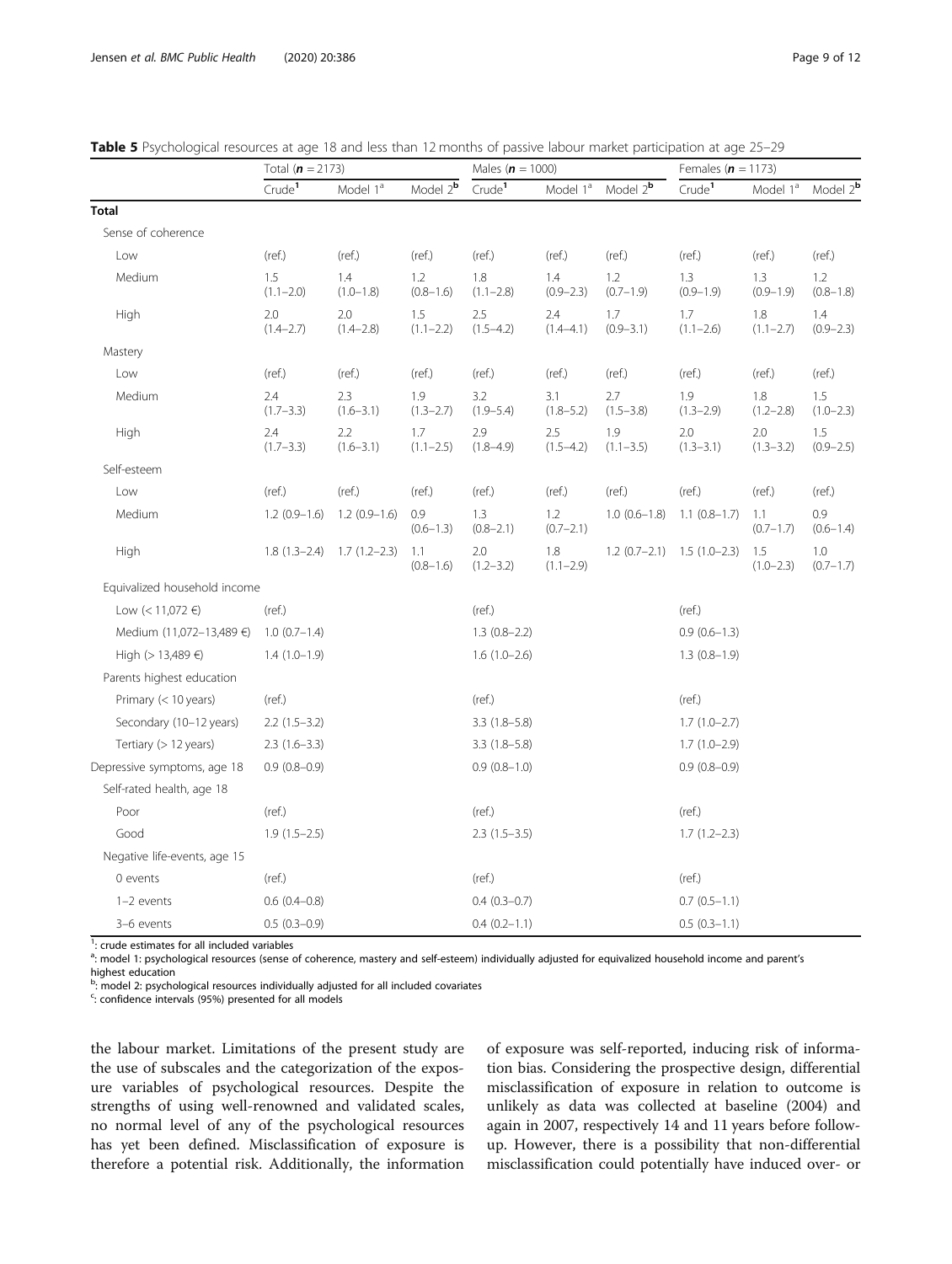underestimations of the observed associations. Due to the long follow-up period of 14-years, a gap between data collections occurs where unknown factors to the present study could have biased the outcome. Another limitation of the study is that it was not possible to adjust for chronic illness or accidents among the participants since it could possibly have influenced the LMP. However, chronic illness or accidents would most likely be associated with the outcome and not the exposures and would therefore not lead to differential misclassification.

As previously presented, existing literature regarding LMP often observe LMP through different categorizations. Arguably, cutting high and low LMP at 12 months is a rough categorization and misclassification in relation to the outcome is therefore of high risk. However, as stated earlier the potential bias is expected to be nondifferential. The decision of dichotomizing at 12 months was based on a desire to investigate those respondents who had been excluded from the labour market for longer periods of time. 6 months was deemed too low a cut-off point considering the age of the study population with many young adults completing education and therefore finding themselves in the transitional period between education and their first job. Supplementary analyses were performed using 6 months of LMP as outcome. The results supported the main findings of the present study, though the associations were weaker compared to 12 months of LMP.

The initial response rate of the West Jutland Cohort was high (83% in 2004), though no information on nonresponders regarding exposure was available. An earlier study targeting the issues of non-participation in the West Jutland Cohort study identified that nonresponders are more likely to come from homes with a lower educational and income level [\[40](#page-11-0)]. In the present study, it was identified, that LMP was strongly associated with the parents' highest education and moderately associated with their equivalized household income. Selection bias is considered a risk if the association between the psychological resources and LMP would be different between respondents and non-respondents. However, given the rather large number of respondents in the study population and the broad contrast in the data of exposure variables, those from the lower socioeconomic classes included in the study are expected to be representative and not differ considerably from the nonrespondents of lower socioeconomic classes. Selection bias due to non-participation is therefore not of high concern in the present study.

Major strengths of this study are the prospective design and vast questionnaire information providing possibilities of studying associations between psychological, physical and social factors combined with the Danish

register information on important life outcomes. The prospective design allowed studying the direction of relationship between important life factors. The high initial response rate of 83% is considered a strength in combination with the use of register-based outcome measures providing complete information, which is considered having a strong validity and coverage of the Danish population [\[50](#page-11-0)]. The different data sources minimize the risks of bias in relation to misclassification and information problems. Furthermore, the availability of studying psychological factors at two different stages of adolescence is considered a strength, which provides deeper insight into the development of the changing impact of these exposures.

The external validity and generalizability of the present study is limited to young people in Denmark and other countries with similar welfare systems. Comparison to countries with different labour market models than Denmark should be made with caution. In a societal perspective the results of this study are essential in seeking to lower early labour market marginalization in order to minimize the long-term negative effects. The use of self-reported data opens the possibility of screening for low levels of psychological resources already during adolescence. The importance of early intervention is furthermore supported by the supplementary analyses of the present study, where maintaining higher levels of psychological resources through adolescence is important for LMP in early in adulthood. However, maintaining a positive level of psychological resources puts responsibility on social institutions in society. Governmental actions towards the educational sector such as funding actions to examine the health of students with more focus on these resources could provide opportunity of intervening, before the level of adolescents' psychological resources declines. The educational sector seems the most ideal arena of promoting psychological resources, as the results of the present study indicates adolescents at ages 15–18 to be vulnerable. The present study has furtherly used formalized scales for measuring psychological resources, why it presents opportunity for measuring and monitoring resources in adolescents.

Considering mentioned limitations of the present study, such as the use of derivative scales for measuring exposures, future studies should be conducted using the full scales. Additionally, the relationship between the level of psychological resources throughout adolescence and later LMP should be investigated furtherly by use of more measure points.

#### Conclusion

The study found that psychological resources of sense of coherence and mastery seem to act as protective factors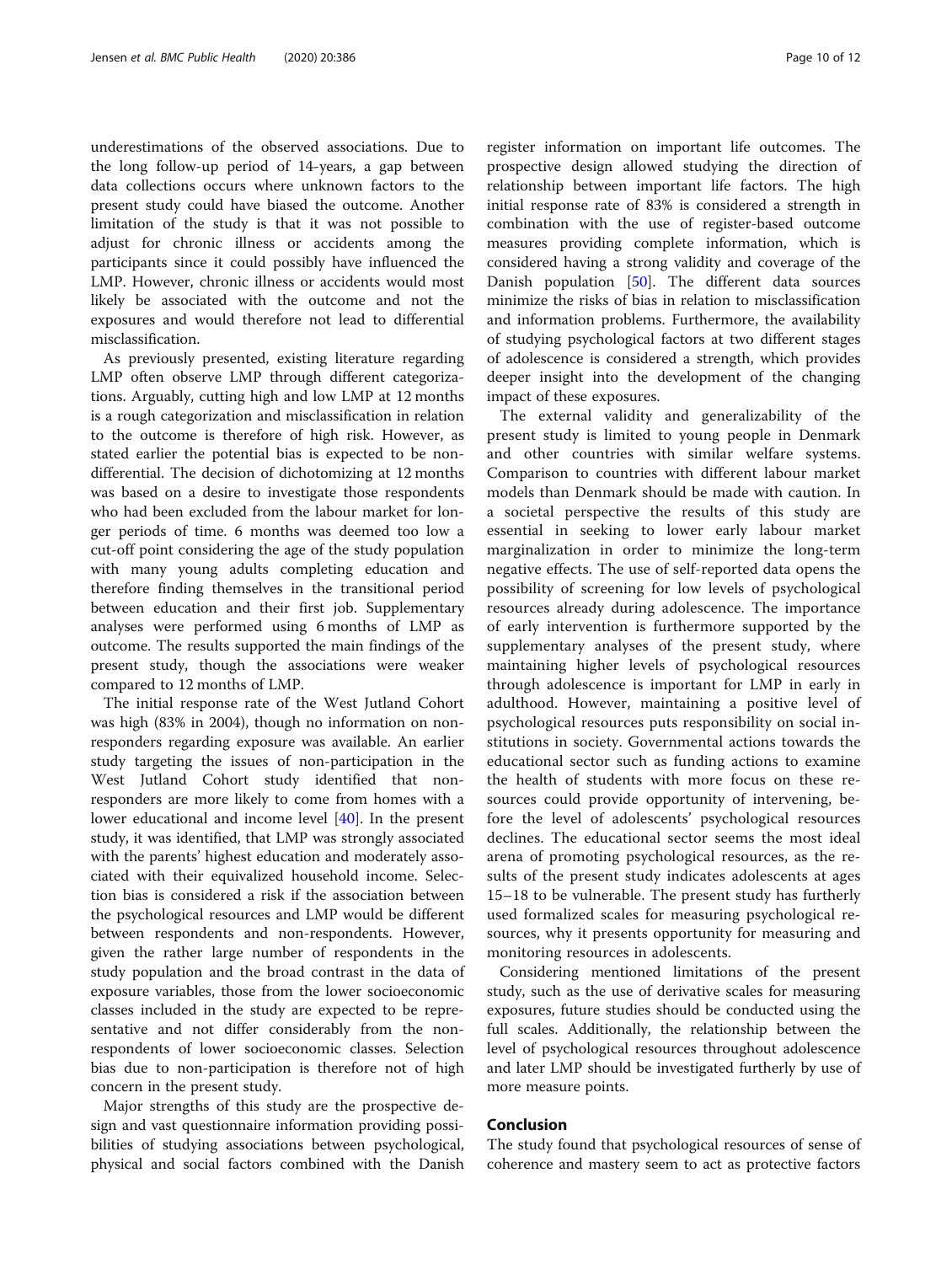<span id="page-10-0"></span>of longer labour market exclusion during early adulthood. Self-esteem did not seem to be strongly associated with LMP in early adulthood. Substantial gender differences were observed, indicating that most of these psychological resources have different impacts depending on both age and gender. Moreover, maintaining psychological resources at a higher level throughout adolescence is important to increase the odds of a higher LMP in early adulthood.

Further research needs to be conducted focusing on studying how psychological resources operate for both genders at different ages in improving the future focus on psychological resources in childhood and adolescence.

#### Supplementary information

Supplementary information accompanies this paper at [https://doi.org/10.](https://doi.org/10.1186/s12889-020-08531-w) [1186/s12889-020-08531-w](https://doi.org/10.1186/s12889-020-08531-w).

Additional file 1. Psychological resource change scores between the age of 15 to 18 and the association with labour market participation.

#### Abbreviation

LMP: Labour Market Participation

#### Acknowledgements

Not applicable.

#### Authors' contributions

JHA initiated the study. JDJ designed and performed the analyses and wrote the main paper. TNW and JHA helped analyse and interpret the data and commented on the manuscript at all stages. All authors read and approved the final manuscript.

#### Funding

This study was funded by The Rockwool Foundation. The funding body did not have any role in the design, collection, analysis, interpretation of data or writing of the manuscript.

#### Availability of data and materials

The datasets used and/or analysed during the current study are available from the authors on reasonable request.

#### Ethics approval and consent to participate

The study was approved by the Danish Data Protection Agency. According to Danish law (Act on Research Ethics Review of Health Research Projects), available at: [www.nvk.dk/english/act-on-research](http://www.nvk.dk/english/act-on-research), questionnaire and registerbased studies require neither approval by ethical or scientific committees nor written informed consent.

#### Consent for publication

Not applicable.

#### Competing interests

The authors declare that they have no competing interests.

#### Author details

<sup>1</sup> Ramboll Management Consulting, Stakeholder Intelligence, Olof Palmes Allé 22, 8200 Aarhus, Denmark. <sup>2</sup>Department of Occupational Medicine, Danish Ramazzini Centre, University Research Clinic, Regional Hospital West Jutland, Gl. Landevej 61, 7400 Herning, Denmark.

Received: 19 November 2019 Accepted: 16 March 2020 Published online: 24 March 2020

#### References

- 1. News from Statistics Denmark Unemployment February 2019 Work, income and fortune Arbejdsløsheden februar 2019 - Arbejde, indkomst og formue [Internet]. Statistics Denmark. 2019 [cited 04-14-2019]. Available from: [https://www.dst.dk/Site/Dst/Udgivelser/nyt/GetPdf.aspx?cid=27520.](https://www.dst.dk/Site/Dst/Udgivelser/nyt/GetPdf.aspx?cid=27520)
- 2. Reneflot A, Evensen M. Unemployment and psychological distress among young adults in the Nordic countries: a review of the literature. Int J Soc Welf. 2014;23(1):3–15.
- 3. Vancea M, Utzet M. How unemployment and precarious employment affect the health of young people: a scoping study on social determinants. Scand J Public Health. 2016;45(1):73–84.
- 4. Paul KI, Moser K. Unemployment impairs mental health: meta-analyses. J Vocat Behav. 2009;74(3):264–82.
- 5. Viner RM, Ozer EM, Denny S, Marmot M, Resnick M, Fatusi A, et al. Adolescence and the social determinants of health. Lancet (London, England). 2012;379(9826):1641–52.
- 6. Lundin A, Hemmingsson T. Adolescent predictors of unemployment and disability pension across the life course – a longitudinal study of selection in 49 321 Swedish men. IFAU Inst Eval Labour Mark Educ Policy. 2013;(2013:25).
- 7. Røed K, Raaum O. Do business cycle conditions at the time of labor market entry affect future employment prospects? 2006. p. 193–210.
- 8. Franzén EM, Kassman A. Longer-term labour-market consequences of economic inactivity during young adulthood: a Swedish National Cohort Study. J Youth Stud. 2005;8(4):403–24.
- 9. Hammer T. Labour market integration of unemployed youth from a life course perspective: the case of Norway; 2007. p. 249–57.
- 10. Lund T, Andersen JH, Winding TN, Biering K, Labriola M. Negative life events in childhood as risk indicators of labour market participation in young adulthood: a prospective birth cohort study. PLoS One. 2013;8(9):e75860.
- 11. Winding TN, Andersen JH. Somatic complaints in adolescence and labour market participation in young adulthood. Scand J Public Health. 2019;47(3): 301–9. <https://doi.org/10.1177/1403494818773515>.
- 12. Lander F, Rasmussen K, Mortensen JT. Social inequalities in childhood are predictors of unemployment in early adulthood. Dan Med J. 2012;59(3): A4394.
- 13. Caspi A, Bradley REW, Moffitt TE, Silva PA. Early failure in the labor market: childhood and adolescent predictors of unemployment in the transition to adulthood. Am Sociol Rev. 1998;63(3):424–51.
- 14. Due P, Krolner R, Rasmussen M, Andersen A, Trab Damsgaard M, Graham H, et al. Pathways and mechanisms in adolescence contribute to adult health inequalities. Scand J Public Health. 2011;39(6 Suppl):62–78.
- 15. Winding TN, Labriola M, Nohr EA, Andersen JH. The experience of demanding work environments in younger workers. Occup Med (Oxford, England). 2015;65(4):324–30.
- 16. (WHO) WHO. Adolescent development [cited 2019 22–05]. Available from: [https://www.who.int/maternal\\_child\\_adolescent/topics/adolescence/](https://www.who.int/maternal_child_adolescent/topics/adolescence/development/en/) [development/en/.](https://www.who.int/maternal_child_adolescent/topics/adolescence/development/en/)
- 17. Jordan CH, Zeigler-Hill V, Cameron JJ, Self-Esteem. In: Wright JD, editor. International encyclopedia of the Social & Behavioral Sciences. 2nd ed. Oxford: Elsevier; 2015. p. 522–8.
- 18. Orth U, Robins RW. The development of self-esteem. Curr Dir Psychol Sci. 2014;23(5):381–7.
- 19. Conger KJ, Williams ST, Little WM, Masyn KE, Shebloski B. Development of mastery during adolescence: the role of family problem-solving. J Health Soc Behav. 2009;50(1):99–114.
- 20. Lindmark U, Stenström U, Gerdin EW, Hugoson A. The distribution of "sense of coherence" among Swedish adults: a quantitative cross-sectional population study. Scand J Public Health. 2009;38(1):1–8.
- 21. Myrin B, Lagerström M. Health behaviour and sense of coherence among pupils aged 14–15. Scand J Caring Sci. 2006;20(3):339–46.
- 22. Bleidorn W, Arslan RC, Denissen JJ, Rentfrow PJ, Gebauer JE, Potter J, et al. Age and gender differences in self-esteem-a cross-cultural window. J Pers Soc Psychol. 2016;111(3):396–410.
- 23. OECD. Transition from school to work: where are the 15–29 year-olds? In: Education at a glance 2016: OECD indicators. OECD Publishing; 2016.
- 24. Vastamäki J. Sense of coherence and unemployment. Academic dissertation, University of Erlangen-Nuremberg, University of Kuopio; 2009. p. 123.